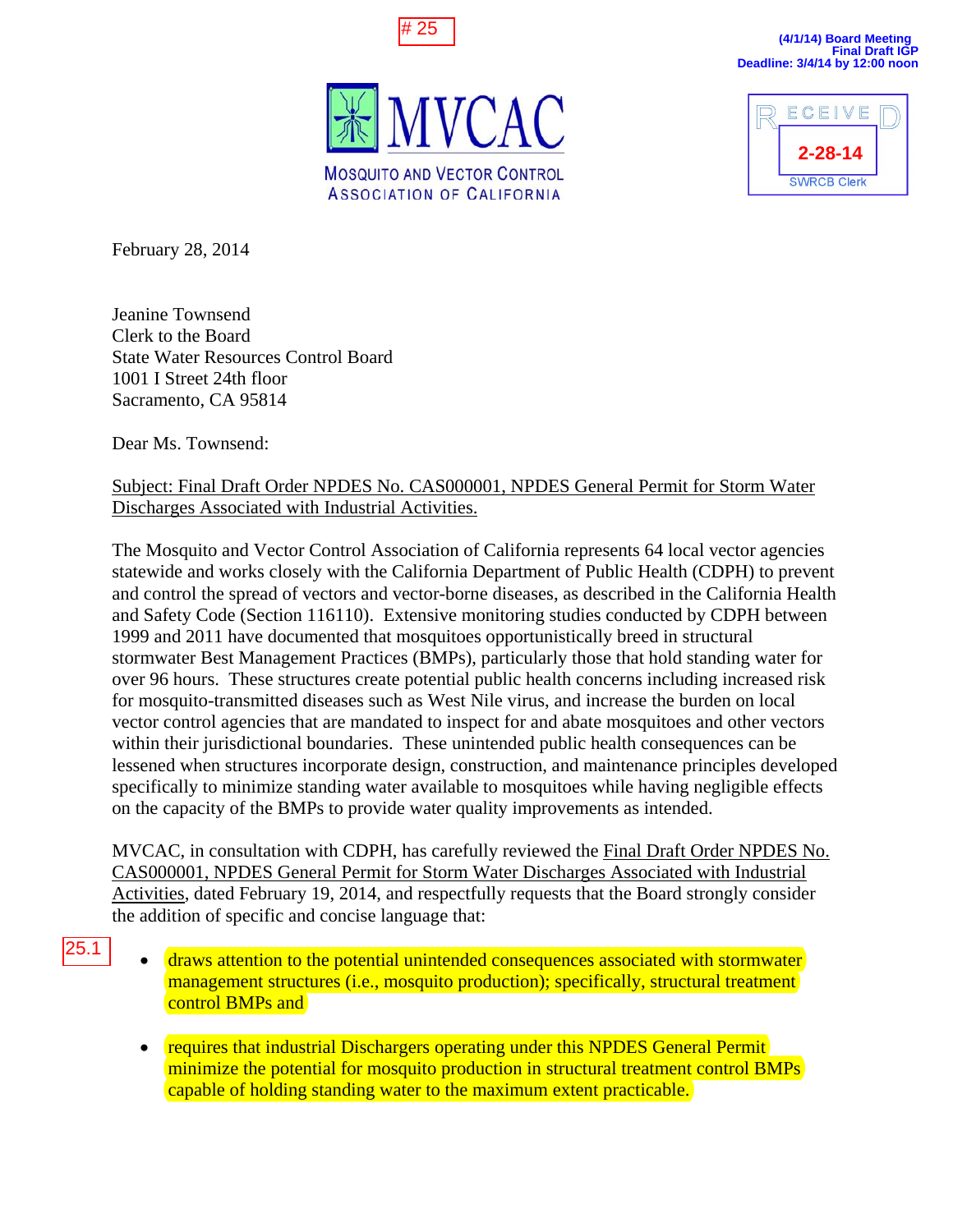Ms. Jeanine Townsend State Water Resources Control Board Page 2

Requiring industrial Dischargers to consider and minimize mosquito production potential as part of the permitting process ensures that the public health and safety of Californians remains a top priority. Because NPDES stormwater permits regulate the discharge of pollutants, in part, for the benefit of public health, we feel the Board has the responsibility of ensuring that permit requirements do not unintentionally result in other public health threats from disease vectors. Although we understand that this is not an issue the Board is required to enforce, including such language in the permit should be acceptable and fall under your purview. Our proposed changes follow.

## **Fact Sheet**

It is crucial that stormwater NPDES Permitees are made aware of the potential unintended consequences associated with the implementation of certain stormwater management structures and the public health obligations of owner /operators as defined in the California Health and Safety Code. The State Water Resources Control Board has agreed with CDPH recommendations in the past and added language to the Fact Sheets of recent statewide permits including NPDES Permit No. CAS000003, Order No. 2012-0011-DWQ, State of California Department of Transportation (page 19) and Order No. 2013-0001-DWQ, Small Municipal Separate Storm Sewer Systems (page 38).

We appreciate that the Board has included a reference to the CDPH guidance manual "Best Management Practices for Mosquito Control in California" on page 41of the Final Draft Order NPDES No. CAS000001, NPDES General Permit for Storm Water Discharges Associated with Industrial Activities. However, we request that the Board consider expanding this paragraph to underscore this important public health topic and maintain consistency of content with the aforementioned Orders No. 2012-0011-DWQ and No. 2013-0001-DWQ. The proposed additional language and changes to the existing text are presented below in italics. We also suggest adding the two associated references as footnotes.

*Lastly, Dischargers should be aware of the potential unintended public health concerns associated with treatment control BMPs. Extensive monitoring studies conducted by the California Department of Public Health (CDPH) have documented that mosquitoes opportunistically breed in structural BMPs, particularly those that hold standing water for over 96 hours. BMPs that produce mosquitoes create potential public health concerns and increase the burden on local vector control agencies that are mandated to inspect for and abate mosquitoes and other vectors within their jurisdictional boundaries. These unintended consequences can be lessened when BMPs incorporate design, construction, and maintenance principles developed specifically to minimize standing water available to mosquitoes<sup>1</sup> while having negligible effects on the capacity of the structures to provide water quality improvements. The California Health and Safety Code prohibits landowners from knowingly providing habitat for or allowing the production of mosquitoes and other vectors, and gives local vector control agencies broad inspection and abatement powers2 . This Order requires regulated industrial dischargers to comply with applicable provisions of the Health and Safety Code and to* 

> One Capitol Mall, Suite 320 Sacramento, CA 95814 916-440-0826